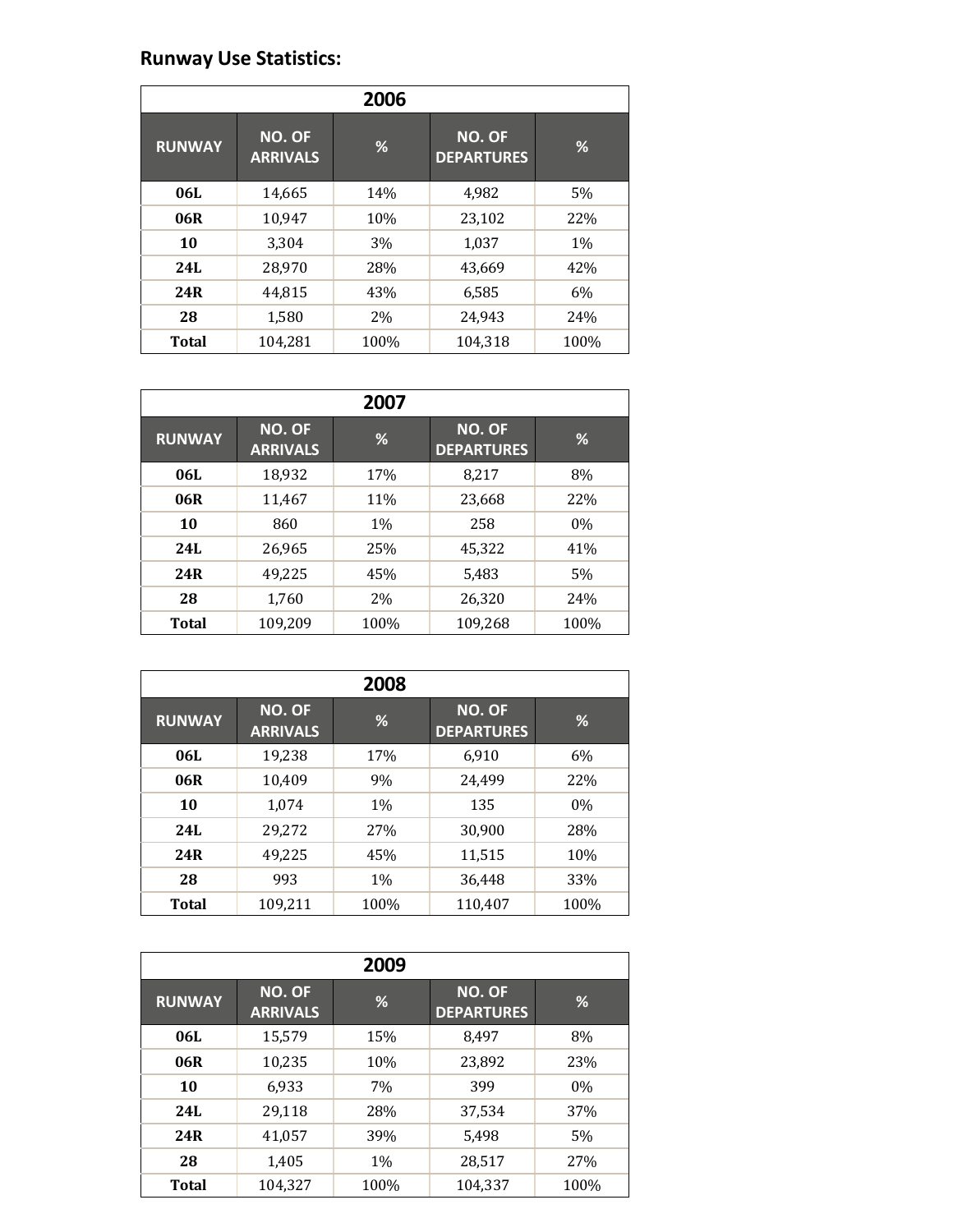|               |                                  | 2010 |                                    |       |
|---------------|----------------------------------|------|------------------------------------|-------|
| <b>RUNWAY</b> | <b>NO. OF</b><br><b>ARRIVALS</b> | %    | <b>NO. OF</b><br><b>DEPARTURES</b> | %     |
| 06L           | 17,909                           | 17%  | 5,778                              | 5%    |
| 06R           | 11,826                           | 11%  | 26,293                             | 25%   |
| 10            | 2,492                            | 3%   | 287                                | $0\%$ |
| 24L           | 24,805                           | 23%  | 44,505                             | 42%   |
| 24R           | 48,228                           | 45%  | 1,732                              | 2%    |
| 28            | 1,265                            | 1%   | 27,971                             | 26%   |
| <b>Total</b>  | 106,525                          | 100% | 106,566                            | 100%  |

|               |                                  | 2011  |                                    |       |
|---------------|----------------------------------|-------|------------------------------------|-------|
| <b>RUNWAY</b> | <b>NO. OF</b><br><b>ARRIVALS</b> | %     | <b>NO. OF</b><br><b>DEPARTURES</b> | %     |
| 06L           | 25,517                           | 22%   | 10,535                             | 9%    |
| 06R           | 9,913                            | 9%    | 26,329                             | 23%   |
| 10            | 1,784                            | 2%    | 336                                | $0\%$ |
| 24L           | 20,642                           | 18%   | 41,013                             | 36%   |
| 24R           | 55,342                           | 49%   | 5,691                              | 5%    |
| 28            | 765                              | $1\%$ | 29,981                             | 26%   |
| <b>Total</b>  | 113893                           | 100%  | 113,885                            | 100%  |

|               |                                  | 2012  |                             |       |
|---------------|----------------------------------|-------|-----------------------------|-------|
| <b>RUNWAY</b> | <b>NO. OF</b><br><b>ARRIVALS</b> | %     | NO. OF<br><b>DEPARTURES</b> | %     |
| 06L           | 19,493                           | 17%   | 5,175                       | 5%    |
| 06R           | 11,895                           | 10%   | 29,976                      | 26%   |
| 10            | 3,278                            | 3%    | 72                          | $0\%$ |
| 24L           | 34,563                           | 31%   | 55,777                      | 47%   |
| 24R           | 44.084                           | 38%   | 1,974                       | 2%    |
| 28            | 580                              | $1\%$ | 20,906                      | 20%   |
| <b>Total</b>  | 113,893                          | 100%  | 113,88                      | 100%  |

|               |                           | 2013 |                             |      |
|---------------|---------------------------|------|-----------------------------|------|
| <b>RUNWAY</b> | NO. OF<br><b>ARRIVALS</b> | %    | NO. OF<br><b>DEPARTURES</b> | %    |
| 06L           | 19,03                     | 17%  | 8,385                       | 8%   |
| 06R           | 9,972                     | 9%   | 21,764                      | 20%  |
| 10            | 80                        | 0%   | 55                          | 0%   |
| 24L           | 19,834                    | 19%  | 68,779                      | 62%  |
| 24R           | 60,859                    | 55%  | 4,454                       | 4%   |
| 28            | 353                       | 0%   | 6,659                       | 6%   |
| <b>Total</b>  | 110,128                   | 100% | 110,096                     | 100% |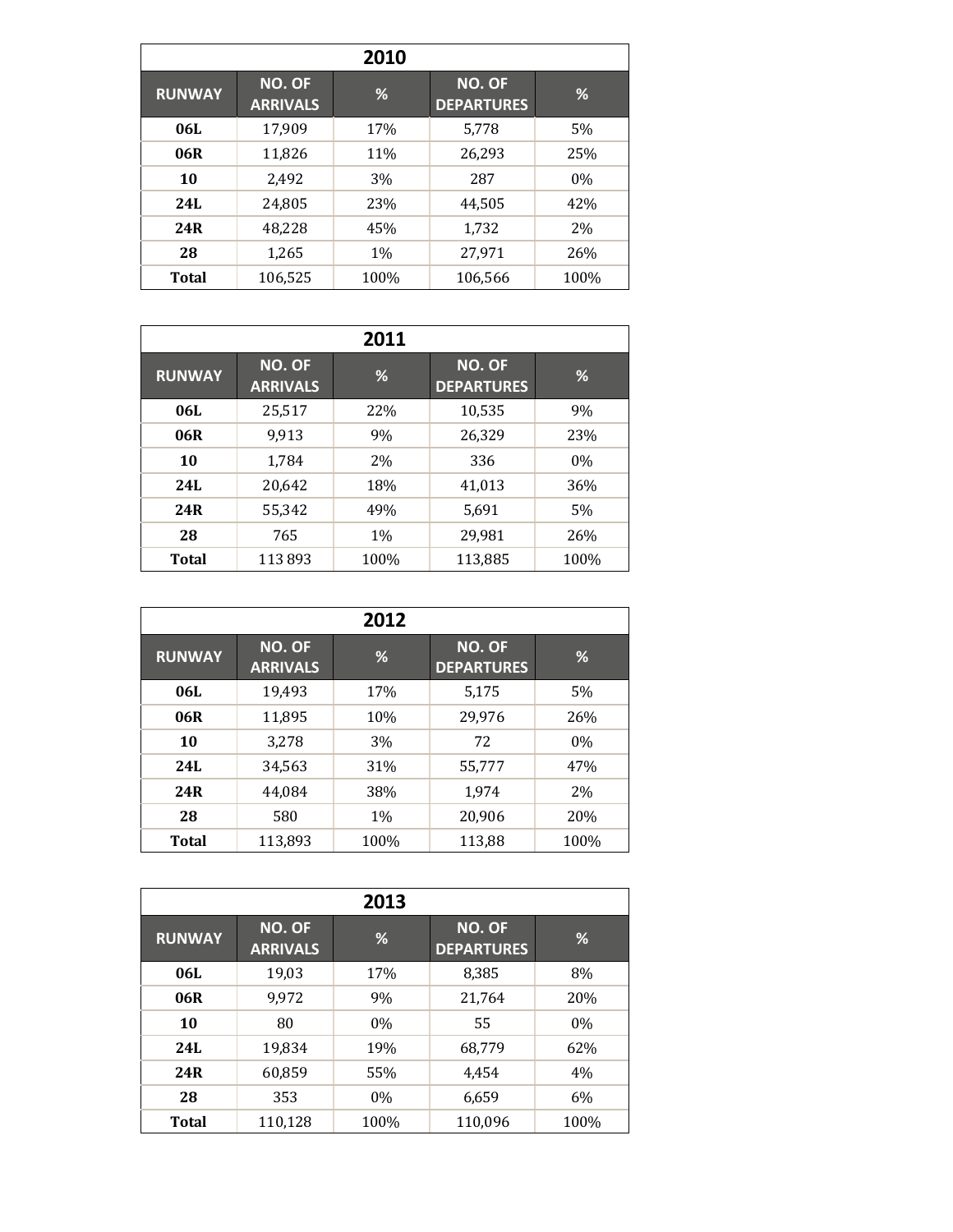|               |                           | 2014  |                                    |       |
|---------------|---------------------------|-------|------------------------------------|-------|
| <b>RUNWAY</b> | NO. OF<br><b>ARRIVALS</b> | %     | <b>NO. OF</b><br><b>DEPARTURES</b> | %     |
| 06L           | 22,736                    | 21%   | 3,807                              | 4%    |
| 06R           | 6,403                     | 6%    | 26,233                             | 24%   |
| 10            | 161                       | 0%    | 86                                 | $0\%$ |
| 24L           | 31,016                    | 29%   | 39,662                             | 37%   |
| 24R           | 47,511                    | 44%   | 30,856                             | 29%   |
| 28            | 114                       | $0\%$ | 7,170                              | 7%    |
| <b>Total</b>  | 107,941                   | 100%  | 107,814                            | 100%  |

|               |                                  | 2015  |                                    |       |
|---------------|----------------------------------|-------|------------------------------------|-------|
| <b>RUNWAY</b> | <b>NO. OF</b><br><b>ARRIVALS</b> | %     | <b>NO. OF</b><br><b>DEPARTURES</b> | %     |
| 06L           | 20,932                           | 19%   | 4,681                              | 4%    |
| 06R           | 6,661                            | 6%    | 23,850                             | 22%   |
| 10            | 435                              | $1\%$ | 93                                 | $0\%$ |
| 24L           | 23,242                           | 21%   | 62,353                             | 58%   |
| 24R           | 57,032                           | 53%   | 8,339                              | 8%    |
| 28            | 262                              | $0\%$ | 9,199                              | 8%    |
| <b>Total</b>  | 108,564                          | 100%  | 108,515                            | 100%  |

|               |                           | 2016  |                                    |       |
|---------------|---------------------------|-------|------------------------------------|-------|
| <b>RUNWAY</b> | NO. OF<br><b>ARRIVALS</b> | %     | <b>NO. OF</b><br><b>DEPARTURES</b> | %     |
| 06L           | 24,843                    | 22%   | 5,932                              | 5%    |
| 06R           | 7,256                     | 6%    | 27,887                             | 25%   |
| 10            | 968                       | $1\%$ | 126                                | $0\%$ |
| 24L           | 18,761                    | 17%   | 52,380                             | 47%   |
| 24R           | 59,026                    | 53%   | 12,238                             | 11%   |
| 28            | 682                       | $1\%$ | 12,986                             | 12%   |
| <b>Total</b>  | 111,536                   | 100%  | 111,549                            | 100%  |

|               |                           | 2017 |                                    |      |
|---------------|---------------------------|------|------------------------------------|------|
| <b>RUNWAY</b> | NO. OF<br><b>ARRIVALS</b> | %    | <b>NO. OF</b><br><b>DEPARTURES</b> | %    |
| 06L           | 24,447                    | 21%  | 4,558                              | 4%   |
| 06R           | 7,234                     | 6%   | 28,448                             | 25%  |
| 10            | 71                        | 0%   | 40                                 | 0%   |
| 24L           | 19,643                    | 17%  | 71,405                             | 61%  |
| 24R           | 63,797                    | 55%  | 8,488                              | 7%   |
| 28            | 394                       | 0%   | 3,149                              | 3%   |
| <b>Total</b>  | 115,586                   | 100% | 116,088                            | 100% |